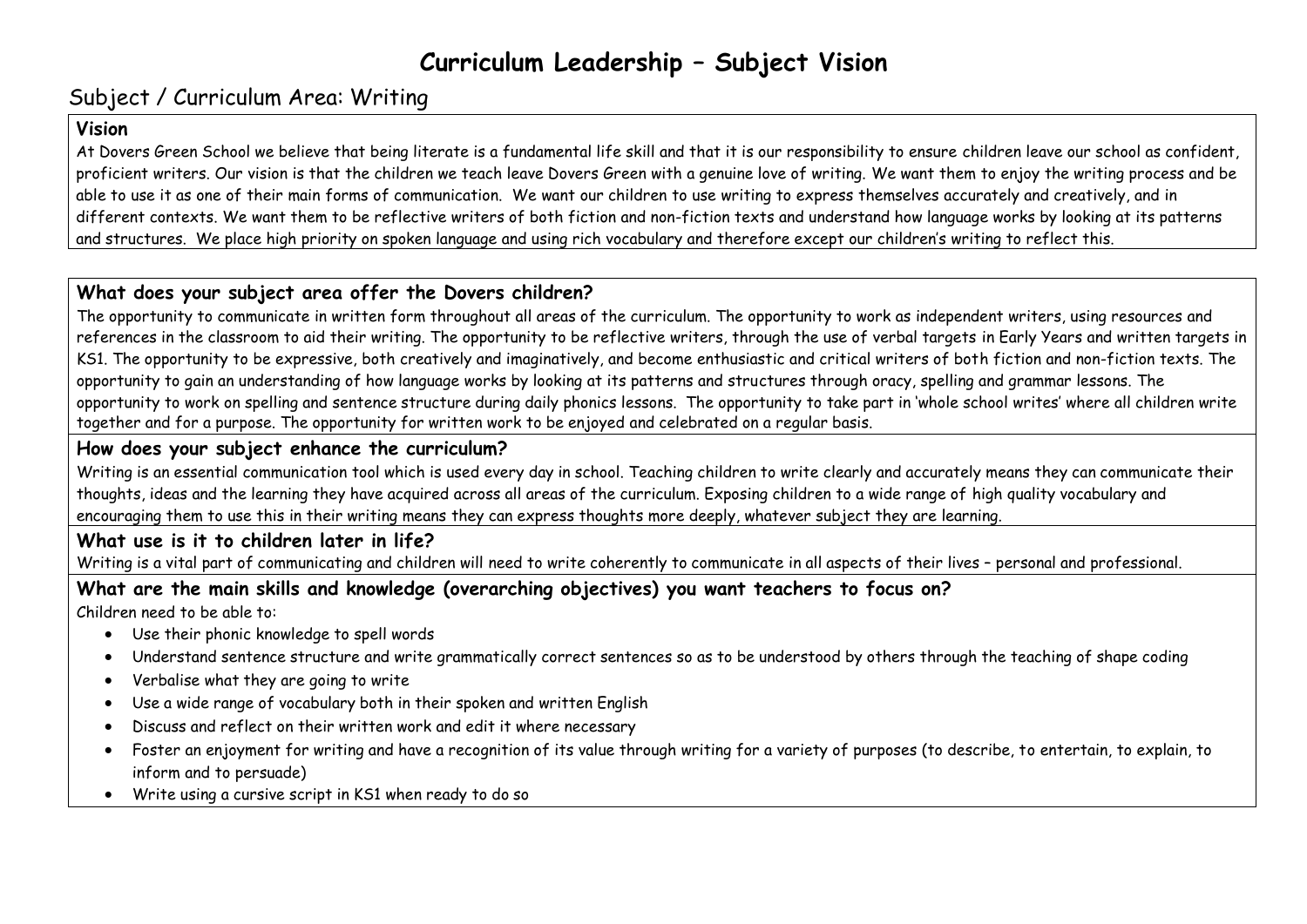# **Curriculum Leadership – Intent, Implementation and Impact**

# Subject/Curriculum Area: Writing

#### **Intent**

**At Dovers it is our intent that when children leave our school at the end of year 2 they move forward with the skills to be confident, accurate, expressive and reflective writers. We want them to be able to communicate their thoughts, feelings and ideas in written form so they are easily interpreted by others. We** want them to use interesting, relevant and rich vocabulary in their writing so what they write is of interest to **others.**

- The teaching of writing is progressive, building on skills and knowledge previously taught.
- Children in EYs are given the opportunity to refine their fine motor skills, mark making and letter formation through carefully planned, high quality continuous provision and through the Write Dance programme.
- Children are given the opportunity to practise writing sentences daily.
- Children receive high quality feedback about their writing and know what their next steps are.
- Children are able to reflect on their writing through the use of individual targets.
- Children have access to a rigorous phonics programme (RWI) which equips them to pass the phonics screening test at the end of year 1.
- Children understand the key components of a story and are able to re-tell stories and write their own using exciting, carefully chosen texts as inspiration.
- Children are able to independently use resources and displays in the classroom to help improve their writing.
- Children are taught shape coding and use this technique if they find writing sentences difficult.
- By the end of year 1 children should be using cursive script, unless their class teacher has made the decision it is not appropriate for them.
- Children will be able to use their phonic knowledge to spell decodable words and will have discrete spelling lessons in KS1 to teach spelling rules and how to spell common exception words.
- High quality writing is valued and celebrated.
- Resources to support writing should be easily accessible in all classrooms.
- Children's writing is assessed against the National Curriculum and using Target Tracker.
- Children take part in a writing assessments before every data drop so teachers are able to assess completely independent writing.
- Writing moderations ensure a consistent approach to levelling.
- English subject leaders are knowledgeable and up to date with new initiatives to help support and improve the teaching of writing.
- Teaching staff are highly skilled in teaching our key approaches to writing.
- The teaching of writing is regularly monitored by SLT and English leads.
- Children are expected to make 6 steps progress on Target Tracker in writing each year.
- Children falling behind in writing are supported through interventions and careful scaffolding in class.
- Disadvantaged children make at least expected progress in writing.
- Greater depth writers are planned for and challenged accordingly, mastery objectives are met.

#### **How does our writing curriculum cater for PP?**

- The CATCH strategy is used by all teaching staff to ensure the PP children have frequent opportunities for discussions and are supported and challenged to succeed in their writing lessons.
- PP children are given priority when writing intervention groups as decided.
- PP meetings and data reports identify children who need support with writing.

#### **How does our writing curriculum cater for SEND?**

- Children with ISPs have specific writing targets that are shared with all adults who work with them.
- Careful top down planning.
- SEND children often work towards the same objective as the rest of the class but with careful scaffolding.
- Use of technology to support and engage SEND children with their writing, e.g. Clicker, LED boards, laptops
- Phoneme frames, task boards and visual word mats are used to support children with their writing.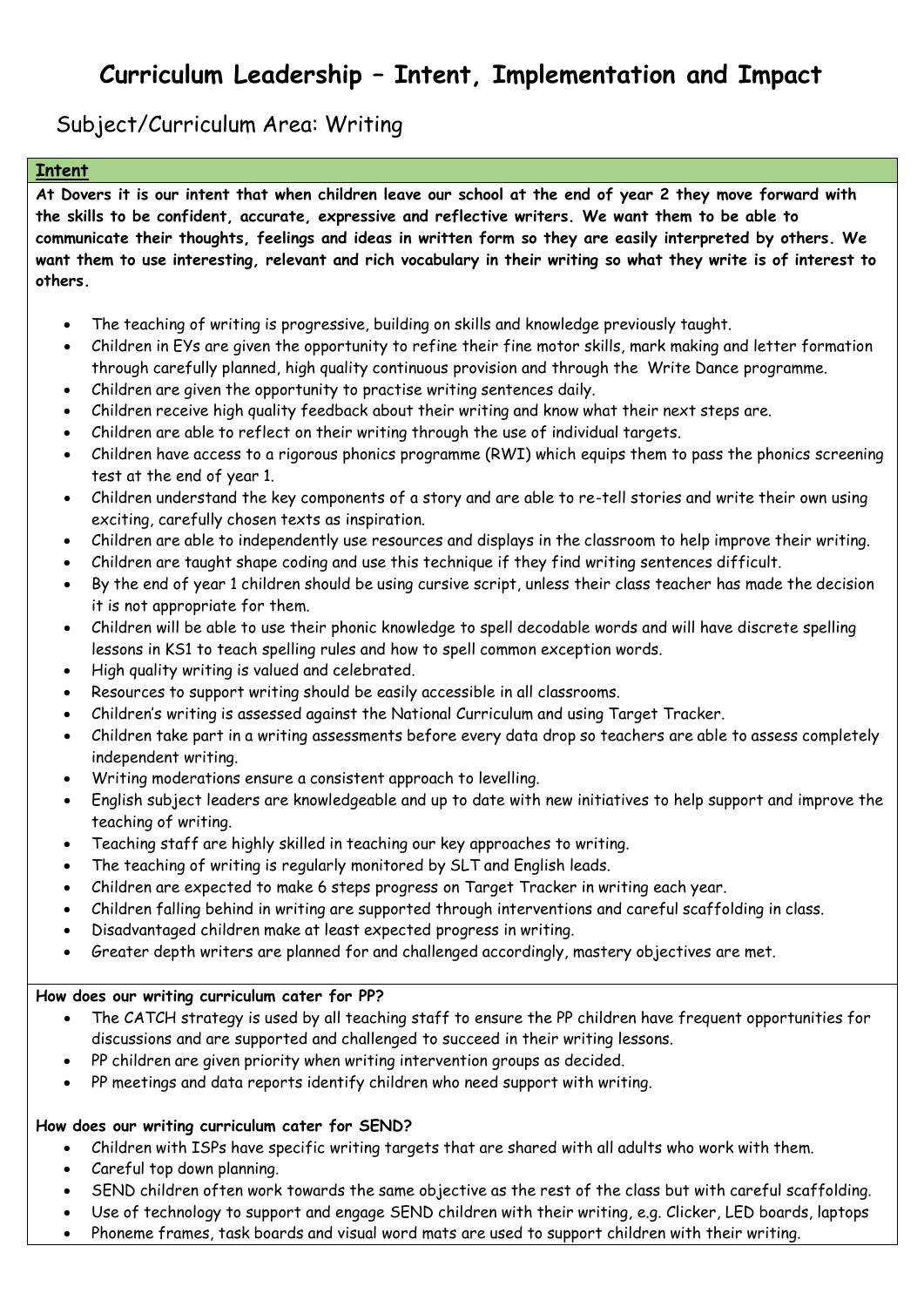- T4W- learning stories using actions.
- Use of shape coding to help with sentence construction.

### **How does our writing curriculum cater for higher attainers/mastery?**

- High expectations.
- Exposure to high quality texts to inspire.
- Not accepting first ideas/thoughts…. Push, push , push
- Ambitious targets.
- Guided writes to work on higher skills.

## **How is ICT used to support writing?**

- Videos, short film, image to inspire.
- LED boards to encourage reluctant writers.
- Clicker to help with sentence construction.
- Writing on iPads/computers.
- Nessy online phonics programme on iPads to help with spelling.
- Voice recorders/talking books.

## **Implementation**

- The National Curriculum and EYFS Framework are both followed carefully and are regularly referred to when planning for writing. This is also reinforced by the overview documents, which map out what is taught for each term in each year group for writing, spelling and grammar. The progression grids have whole school agreed objectives for the end term, these are the fundamental skills we want the children to display before moving into the next year. The grids show how we allow for re-visiting and consolidation over the three years at Dovers. They are displayed in the planning room and are also saved on the drive, ensuring easy access for teachers when planning.
- Children in EYFS attend weekly Write Dance sessions to prepare them for mark making and forming letters.
- Children are given the opportunity to write sentences during early morning carpet activities, during their daily RWI lesson, during topic work and during writing lessons.
- Children have access to at least one shared writing session a day as well as at least one guided writing session per week.
- All teaching staff are expected to give verbal feedback to the children they are supporting in regards to their writing as well as next steps through the use of symbols in KS1.
- Teachers give children in KS1 a weekly target in their writing books using our symbol approach. Children are encouraged to refer to this when they write and are asked to reflect on their target once they have finished.
- Daily phonics teaching starts within weeks of the children starting school, with listening games moving onto whole class RWI lessons where the children begin to learn single sounds. After Christmas the EYs children are then streamed into ability groups. Children in year 1 and 2 also receive a daily RWI lesson (lasting 30 minutes) and children are streamed across the key stage. Once children have completed the RWI scheme they move onto RWI spelling which also happens daily for 30 minutes.
- Three out of the six half terms are used to teach Talk 4 Writing in each year group. This means the children re-tell then write at least 3 high quality stories a year, where they follow the imitation, innovation and invention process.
- English working walls in KS1 classrooms support the skills being taught in writing each week and are split into 3 sections- writing/topic, grammar and spelling. The children use these independently to support their writing. Key vocabulary is displayed to help the children with their composition of sentences and spelling. Every class (including EYs) should have the shape coding shapes on display for the children to refer to.
- All teaching staff are trained to use shape coding, this technique is used to support those who struggle with sentence formation and within interventions.
- Children in Early Years are taught to form letters with a lead in and lead out ready to join letters at a later stage. Children in year 1 have handwriting lessons to support the teaching of cursive script. Fine motor skills groups/handwriting intervention groups support children who struggle with their handwriting and in KS1 handwriting books are sent home for those who need extra practise.
- Children learn to spell through the Read Write Inc phonics programme and are regularly assessed to ensure they are working in the correct group for their phonic knowledge. In addition to RWI, discrete spelling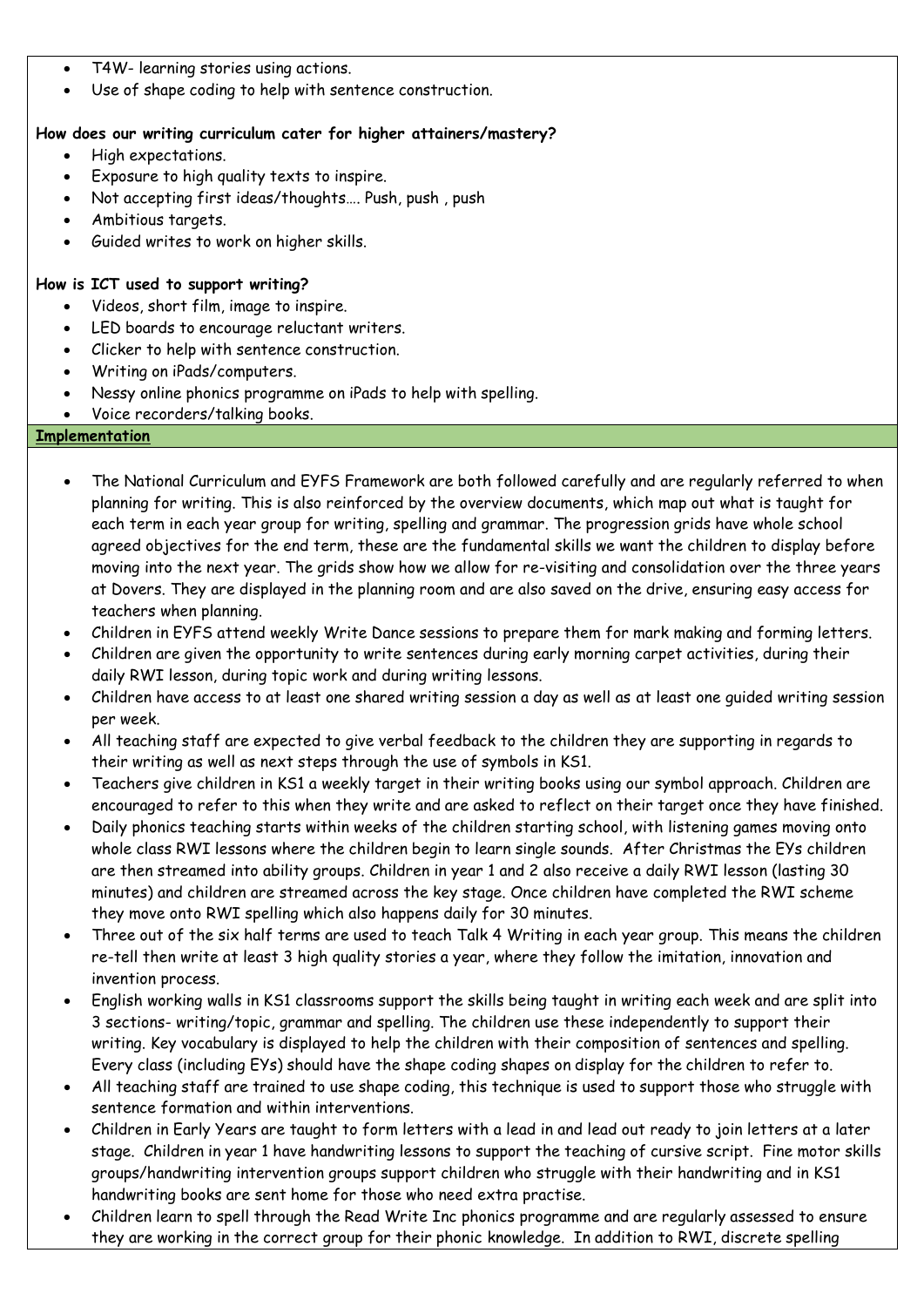lessons are taught in year 1 from the spring term and in year 2 the children who have completed the RWI phonics programme have a daily RWI spelling lesson for 30 minutes per session. To improve children's spelling of high frequency/common exception words children take home a set of words to learn to read and spell. This starts in Early Years and the children carry on learning these as they move into KS1 until they have completed all sets. These words are assessed in school.

- Discrete grammar lessons are taught in KS1 as well as it being interwoven into all writing opportunities.
- Writing in encouraged and celebrated in school through the use of proud patches/wow walls. If children make mistakes when writing these are also celebrated through our marvellous mistakes board.
- English working walls in KS1 should document the writing journey for each class as well as provide keep vocab. RWI resources and key spellings should be available whenever children are writing.
- As well as on-going teacher assessment children's writing is formally assessed before each data drop through a planned writing assessment. Target tracker is used to highlight objectives being worked towards or met. Whole school writing moderations ensure we are all levelling in a similar way and a folder of work is kept for staff to refer to.
- Writing moderations across the year group are ongoing but must happen before a data drop. At least one whole school writing moderation happens each year, with all children writing against the same brief. A folder with examples of levelled writing is kept in the planning room for teachers to refer to. Before end of key stage writing levels are submitted teaching staff meet to moderate writing from the year 2 children. Writing moderations also happen with other schools across the academy at different times in the year.
- English subject leaders attend network meetings, support groups with local school/schools in the academy and continue to further their CDP by attending courses and doing further reading.
- When new initiatives are brought into school all teaching staff are trained, and refresher sessions happen each year to ensure consolidation and consistency (e.g. T4W, CLICKER, Shape Coding).
- Subject leads and SLT observe the teaching of writing and feedback to ensure best practise continues. Book looks are completed to check how writing is being taught across the school and to monitor children's progress. Pupil voice is an element of lesson observations to ensure children's views are taken into account.
- The English subject leads create a writing report each term to analyse data and create next steps for the school as a whole and for each year group.
- Interventions are in place for children who struggle with writing, such as fine motor skills groups, ELS, Shape Coding and handwriting groups. Children who have a special educational need in writing will have targets on their ISP/EHCP linked with this. In our COIN unit the teachers use Colourful Semantics and Shape Coding to help teach the children how to write. In classrooms we use Clicker, LED boards, task boards, pencil grips and writing slopes to support children who find writing a challenge.
- Disadvantaged children are carefully monitored when data is collected each term. A member of SLT oversees pupil premium progress and the support provided for them. They all attend a weekly reading group to help widen their vocabulary. Pre-teaching is available for those PP children who need it. SEN children are supported with their writing through ISP targets, carefully chosen resources and scaffolding.
- During planning teachers consider the more able writers and how to challenge them. We have specific mastery objectives in each year group to work towards.

#### **Impact**

- Teaching approaches to writing are consistent across the school thanks to a whole staff training approach.
- The use of T4W has really improved the children's ability to write stories and learning stories verbally has given them the necessary vocabulary to write coherently and structurally. Book looks show story writing has been refined and children are now able to write stories more independently.
- RWI is showing impact. Staff confidence in delivering sessions is far higher thanks to training and refresher sessions. Children have come up to year 1 with higher levels of phonics this year. RWI assessment shows the children are making rapid progress and improvement in spelling is more apparent in books. We will be able to compare data more easily at the end of this year as at present, because of two lockdowns, we have not had a full year's data to analyse. Children will also take the phonics screening this year, which has been cancelled the previous two years.
- Children have become more reflective writers and are aware of their target in writing, particularly in KS1. During lesson observations children were able to discuss their targets and had a clear understanding of how to improve their writing.